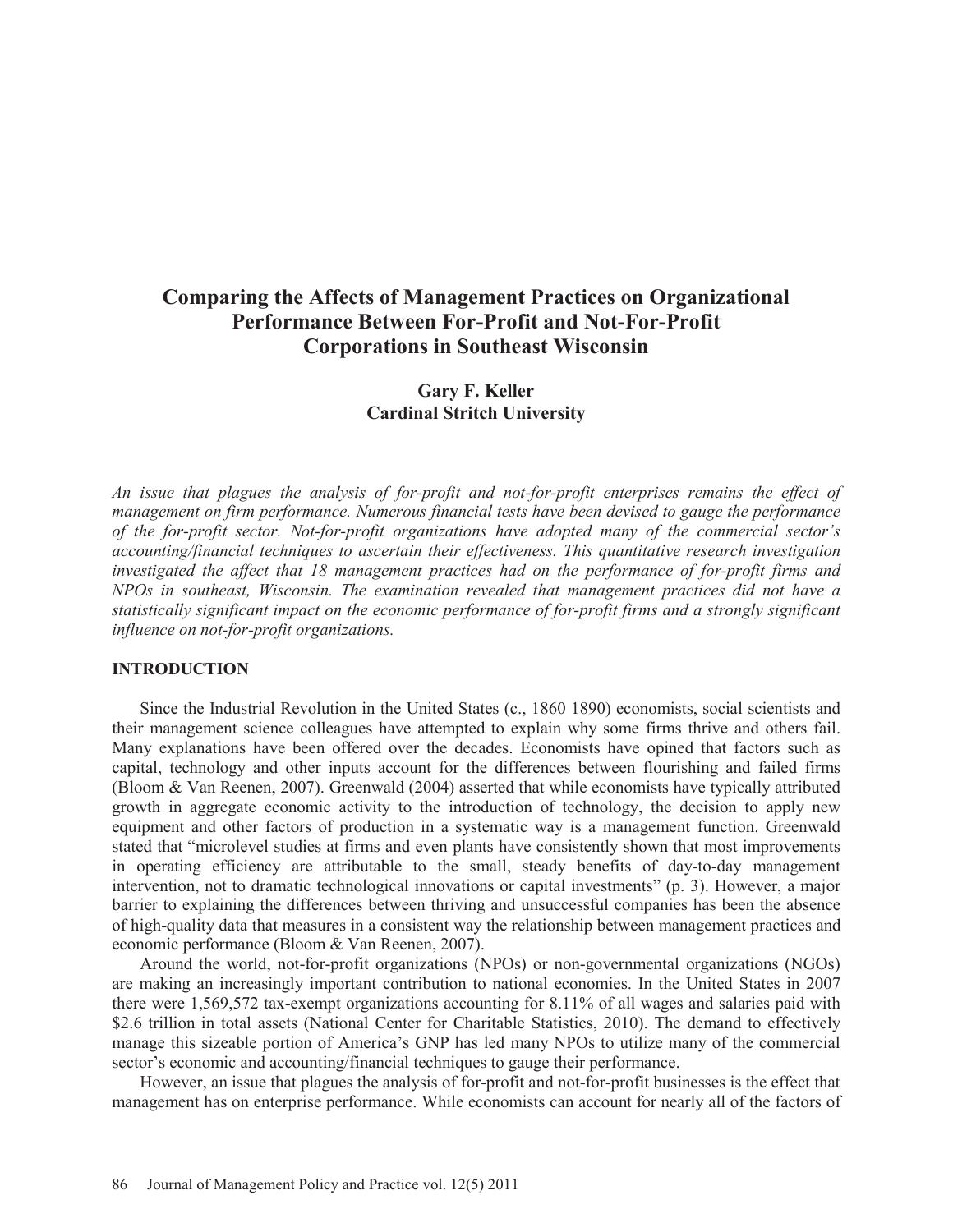production, the discipline cannot calculate the effect of management on agency performance. Similarly, accountants and financial analysts can compute the outcome of fiscal transactions; however, the professions cannot accurately attribute the effect that managerial decisions have on how the financial numbers were generated.

The type of data collected for this study was quantitative (interval and ratio scale) derived by a survey instrument that was closely patterned after one used and extensively validated by Bloom and Van Reenen (2006, 2007). The authors sought to develop an instrument that reliably calculated the connection between management practices and economic performance (Bloom  $&$  Van Reenen, 2007). They developed an 18 question survey that investigated the quality of management practices using a Likert-type 1 to 5 rating scale. The purpose of this quantitative study was to determine whether for-profit corporations or NPO's management practices, defined by Bloom and Van Reenen (2007) as operations, monitoring, targets and incentives, were related to their economic performance defined as increases/decreases in the number of employees. This economic performance criteria was selected as a proxy for financial gain and a strategic success factor for the following reasons: a) employment data was used as a proxy for firm economic performance because privately held firms are not required to publicly file reports about their financial status in the United States; b) an NPO's primary goal is to financially break even, therefore year over year financial gain may not be a significant indicator of positive financial success, indeed a *profit* may be anathema to the organization; c) contributions toward an ongoing capital campaign or special project could distort an organization's financial position; d) a deficit due to special circumstances could also distort an organization's financial position; e) the gain/loss of employees provides a quantifiable insight into the entity's relative effectiveness and if the organization's products/services were in demand, constant or declining.

To accomplish the goal of studying the impact of management practices on the performance of forprofit corporations and NPOs in southeast, Wisconsin a critical review of the relevant peer-reviewed and scholarly literature was conducted. The type of data collected for both for-profit and not-for profit enterprises were quantitative (interval and ratio scale) derived by a survey instrument that was closely patterned after one used and extensively validated by Bloom and Van Reenen (2006, 2007). The author received permission from Bloom to utilize his methodology and he commented favorably on the modifications made by the author to apply Bloom's telephonic survey to a mailed survey format.

In October, 2008 a survey instrument was sent to the CEOs of 682 qualified firms in the southeast, Wisconsin. The qualified companies (682) included firms with 49 or more employees derived from the Unemployment Compensation data bases for Racine and Kenosha Counties dated September 2, 2008. The survey instrument was used to sample 100% of the eligible population of 682 firms. In January, 2010 a survey instrument similar to the one used by the author in 2008 was sent to the chief executive officers of 100 qualified NPOs in southeast Wisconsin. The population was limited to organizations listed on the unemployment compensation data base of the State of Wisconsin and excluded governmental, religious, health care and education (school systems and colleges/universities) organizations.

#### **LITERATAURE REVIEW – FOR PROFIT PERSPECTIVE**

Since the advent of the industrial economy and its evolution into the information age, corporate leaders have searched for a succinct set of guiding principles that can both guide and measure firm performance. Prior to the Industrial Revolution (1750) the typical farmer or artisan in Europe was not much better off than their ancestors dating back to ancient Rome or Greece; however after the Industrial Revolution that situation changed dramatically (Hubbard, 2006). With the advent of factories and dramatic increases in productivity the scale of coordinating the operations of large enterprises became more difficult. With little historical precedent or academic resources to draw upon, corporate leaders groped for solutions to efficiently manage their enterprises competing in a new competitive environment.

As the American economy continued its massive growth in the later part of the twentieth century a variety of new management theories continued to emerge in popularity to systematize the efficiency and competitiveness of a firm. A variety of management theories emerged during the early period of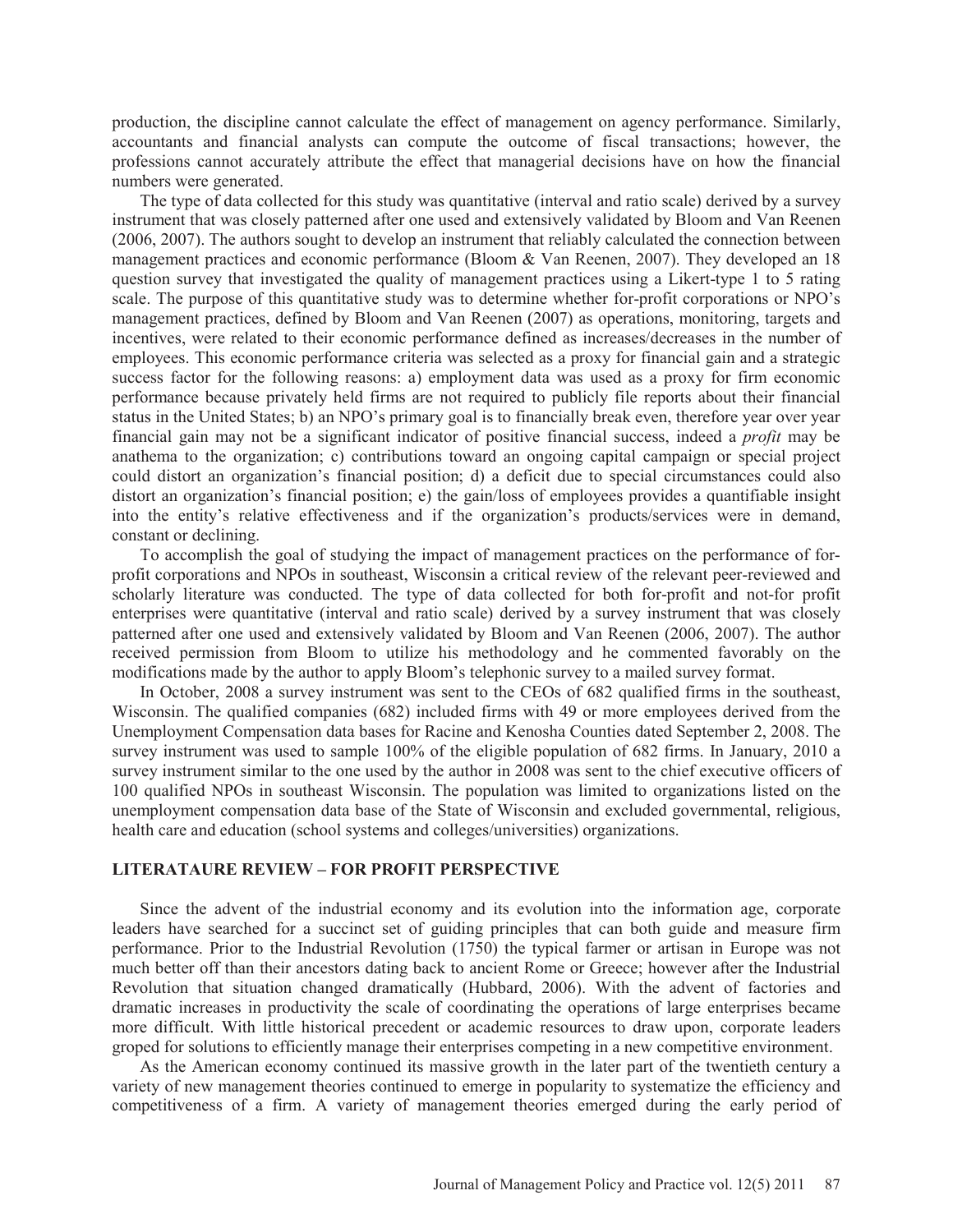America's industrial development Theorists from Frederick W. Taylor, *The Principles of Scientific Management* (1911) to W. Edwards Deming, *Out of the Crisis* (1986) to Robert S. Kaplan and David P. Norton, *The Balanced Scorecard* (1996) have attempted to capture the essence of a singular method to consistently produce corporate success. Furnham (2005) studied the evolution of contemporary management trends (1950 – 2000) and catalogued 24 different management approaches ranging from Empowerment to Theory Z. However; despite the best efforts of many, the search for the managerial equivalent of the Theory of Relativity, a clear definition of corporate performance measures and an explanation of the connection between management choices and corporate results continues.

Hubbard (2006) offered an intriguing insight into the mystery of why some enterprises consistently perform at very high levels and others do not. The key to unraveling the performance/productivity puzzle is assessing corporate competitiveness on a micro economic level. Hubbard cited the work of Alfred Chandler Jr. and David Landes who argued that professional management was the key factor for the United States' rise to economic prominence compared to its European rivals. "Through the microeconomic perspective, management is, at heart, a choice made by each firm" (p. 30).

A seminal study by Bloom and Van Reenen (2006) of more than 700 manufacturing firms in Great Britain, France, Germany and the United States found that the approach taken by corporate leaders was the foremost management influence on enterprise performance. Those firms with superior management were associated with higher productivity, return on equity and market capitalization. Bloom and Van Reenen (2007) followed up their study of 700 European firms with an expanded research project encompassing more than 4,000 American, European and Asian businesses. Bloom and Van Reenen (2007) research further reinforced their 2006 findings. Bloom and Van Reenen also found that there was no single management practice that provided the key to improved firm performance. Rather, it was the average score of 18 management practices grouped into "four areas: *operations* (three practices), *monitoring* (five practices), *targets* (five practices), and *incentives* (five practices)" (p. 1361) when compared to a firm's economic success that provided the most accurate indicator of success.

#### **NOT-FOR-PROFIT PERSPECTIVE**

The challenge to manage and measure the effectiveness of any organization is complex and frequently a highly subjective task. The for-profit sector created commonly accepted accounting and financial standards that indicate the economic performance of a firm. However, evaluating the utility of not-for-profit organizations (NPO) has been a historical challenge, given the sector's purpose of producing social well-being for public stakeholders compared to the for-profit's objective of producing wealth for private shareholders. As the number of NPOs increased to deal with a myriad of social issues, so did the *competition* for support and the need to demonstrate how NPOs utilized contributed resources. It was not long before the NPO sector adopted the commercial sector's accounting and financial gold standards to gauge institutional output.

In addition to utilizing commonly accepted financial standards, NPOs also attempted to appliqué many for-profit managerial theorems onto their institutions. But which management practice was the equivalent of a commonly accepted accounting practice? Furnham (2005) catalogued 24 different management practices ranging from Empowerment to Theory Z that were introduced in the last half century. Additionally, during the last 40 years many of the best known management theorists translated their principles for use in the charitable sector. Examples include McConkey (1973) Management by Objectives (MBO); Deming, *Out of the Crisis* (1986) TQM and many of its derivatives such as ISO, Six Sigma and etc.; Drucker (1990) Managing the Non-Profit Organization; Buckmaster (1999) Benchmarking; Kaplan (2001) the Balanced Scorecard; Sanger (2008) and Field (2009) Data Drive Performance Measurement and Lewis (2003) a hybrid of all of the evolving management theories.

Unfortunately many commercial management theories have not always produced the best solutions for NPOs (Rojas, 2000). Speckbacher (2003) noted that one reason commercial concepts did not always succeed in the NPO sector was because the assumptions underlying the economic and organizational models were alien to the missions of many NPOs. For example, outsourcing certain functions (ex. a call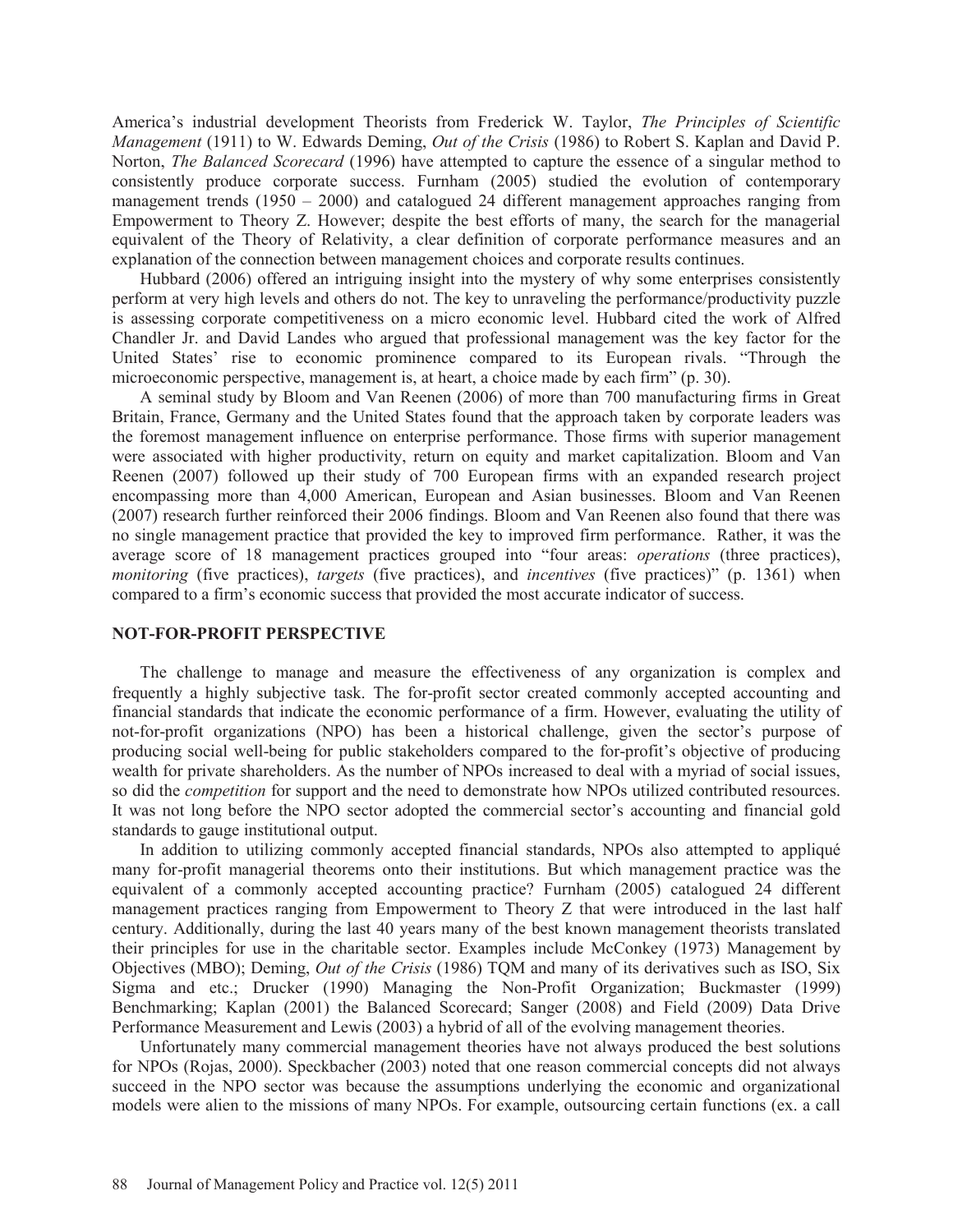center, food preparation, and security services) may save a for-profit firm a considerable sum of money but could be an operational and public relations disaster for a community based shelter for homeless or abused persons. Herman and Renz (2004) offered that "finding the right fit among (management) practices is more important than doing things the "right way" (p. 694). Herman and Renz (2008) also conducted an extensive literature review of nonprofit organizational effectiveness and highlighted nine conclusions, including one which stated that it was unlikely there were universally applicable best practices for all NPO boards and management.

A further issue that has clouded the topic of evaluating the impact that management practices have on firm or organizational performance is the lack of a precise definition of performance. Ritchie and Kolodinsky (2003) asserted that agreement about NPOs financial performance measurement and overall performance evaluation was elusive. Folan, Browne and Jagdev (2007) argued that there is no precise definition of the meaning of performance in the context of management science and as a result financial measurements continue to be the default indicators of managerial quality. Young (2007) claimed that while profitability is an unambiguous criterion for commercial ventures, no comparable standard exists for NPOs. While NPOs are required to break even, a surplus may or may not be a sign of achievement due to the nature of the organization's mission and legal (501 (c) (3) tax exempt status.

The definition of a not-for-profit organization according to the Internal Revenue Service is "An organization may qualify for exemption from federal income tax if it is organized and operated exclusively for one or more of the following purposes, religious, charitable, scientific, testing for public safety, literary and educational (IRS, 2010). There are 4 other qualifying organizational types; social welfare organizations; labor unions, farm bureaus and others; business leagues; and social and recreational clubs. To distinguish the many types of 501 (c) (3) organizations a classification system was developed, the National Taxonomy of Exempt Entities (NTEE). The NTEE is a system used by the IRS and the National Center for Charitable Statistics to classify nonprofit organizations (NCCS, 2010).

The literature was replete in demarcating management theory and financial measurements. However, few if any scholars have been able to demonstrate a connection between the two elements. The major impediment to connecting management practices to economic performance was the inability to select which management practices should be measured and correlating them to firm results. As a consequence, economists, financial analysts and accountants utilized the most reliable and acceptable measures available, fiscal ratios, balance sheets and etc. Of all of the classic factors of production, management was among the most difficult to quantify. Management was said to matter but evaluated similar to the way electrical engineers explain the impact of electricity on various system, i.e. the outcome is known; however, the exact composition of electric current remains a mystery. Bloom and Van Reenen provided a methodology and survey tool to illuminate the correlation between management decisions and firm economic performance.

#### **METHODOLOGY – FOR-PROFIT ASSESSMENT**

The problem addressed in this part of the quantitative study was investigating the economic performance of firms located in southeast Wisconsin as measured by increases and or decreases in the number of employees. Norse (1968) recommended the use of employment data as a proxy for firm economic performance because privately held firms do not have to publicly file reports about their financial condition in the United States. In this study, employment data was obtained from respondents to the survey instrument. Below is the null and alternative hypothesis that guided this study.

*H1o.* There is no difference in firm economic performance based on management practices of corporations located in southeast Wisconsin.

*H1a.* There is a difference in firm economic performance based on management practices of corporations located in southeast Wisconsin.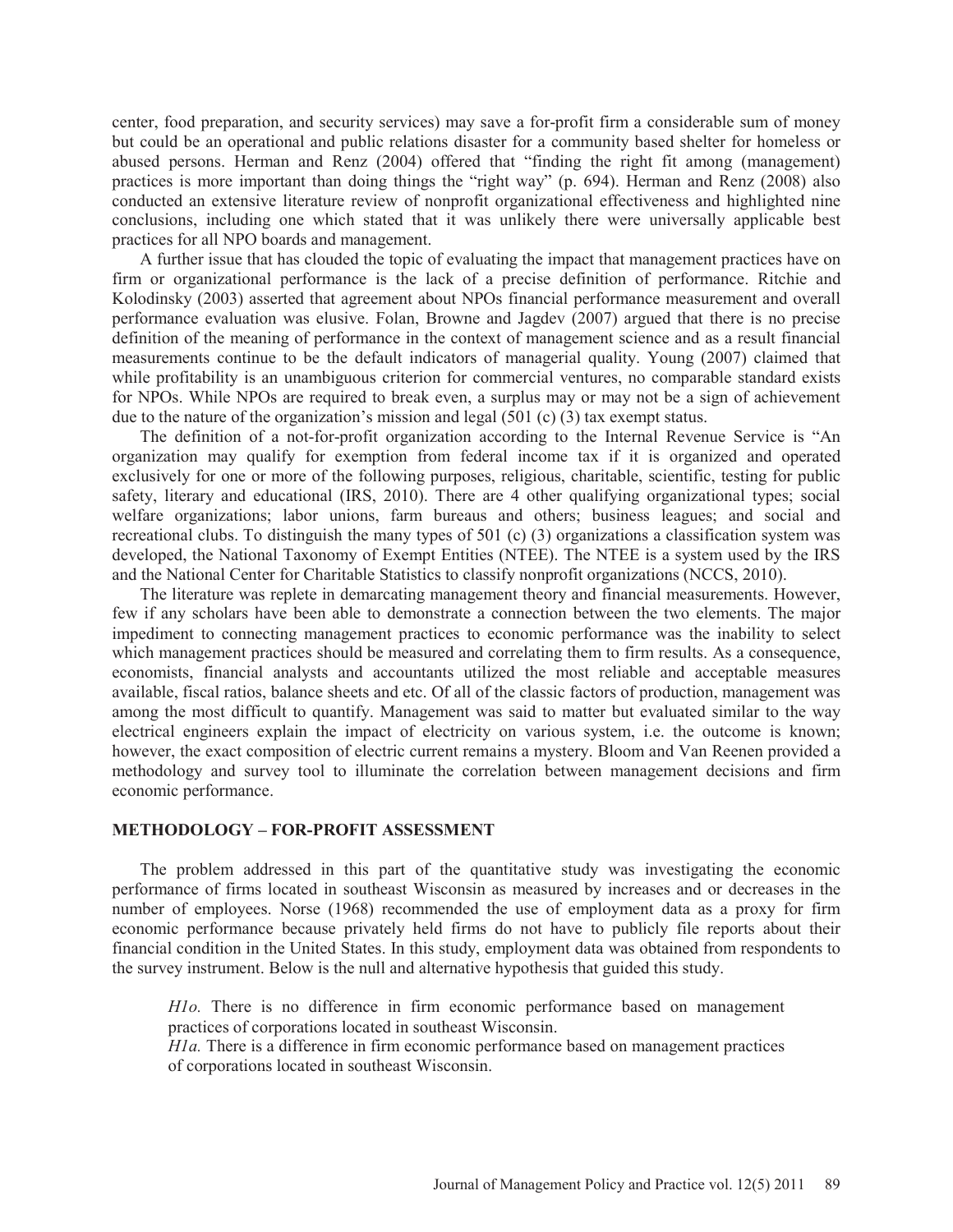The type of data collected was quantitative (interval and ratio scale) derived by a survey instrument that was closely patterned after one used and extensively validated by Bloom and Van Reenen (2006, 2007). On October 23, 2008 a survey instrument was sent to the CEOs of 682 qualified firms in southeast, Wisconsin. The qualified companies (682) included firms with 49 or more employees derived from the Unemployment Compensation data bases for Racine and Kenosha Counties dated September 2, 2008. The survey instrument was used to sample 100% of the eligible population of 682 firms. The response rate to the mailing of the survey was 54 surveys or a response rate of 7.92%. This rate was considered acceptable for a blind direct mail survey with no built in system for follow-up except for a letter of reminder to the entire population of 682.

In this part of the study a number of Student T-Ratios and a series of ANOVA tests were conducted to test the four null hypotheses. Null hypothesis 1 was analyzed using the ANOVA test. The data analyzed ownership type by the ANOVA test. Furthermore hypotheses 2 and 3 were analyzed using a Linear Regression Analysis. The correlations resulting from these analyses for null hypotheses 2 and 3 were further analyzed using the Student T-Ratio. A .05 level of significance was used to determine the significance for each of the null hypotheses.

### **METHODOLOGY – NOT-FOR-PROFIT**

The purpose of this portion of the quantitative research investigation was to study the impact of 18 management practices defined as "operations (three practices), monitoring (five practices), targets (five practices), and incentives (five practices)" (Bloom & Van Reenen, 2007, pp. 1393 - 1397) on the performance of NPOs in southeast, Wisconsin. In this research project, employment data was requested of respondents to the survey instrument. The type of data collected was quantitative (interval and ratio scale) derived by a survey instrument the author used in a study (Keller, 2009) conducted of the for-profit sector in southeast, Wisconsin.

Below is the null and alternative hypothesis that directed the analysis of not-for-profit organizations.

*H1o.* There is no difference in the organizational performance based on management practices of NPOs located in southeast Wisconsin.

*H1a.* There is a difference in organizational performance based on management practices of NPOs located in southeast Wisconsin.

On February 9, 2010 a survey instrument was sent to the Executive Directors of 100 qualified NPOs in southeast, Wisconsin. The qualified NPOs (100) included those derived from the Unemployment Compensation data bases for Racine and Kenosha Counties. The survey instrument was used to sample 100% of the eligible population of 100 organizations excluding governmental units, schools, health care agencies and colleges/universities. The data was analyzed using a Student T-Test to determine whether to accept or reject the null hypothesis. A Student T-Test was selected to analyze the data due to the small sample size (Zikmund, 2003). A .05 level of significance was used to determine significance. The Student T- Test measured whether if employment growth as the indicator for organizational performance was significant.

### **METHODOLOGY – COMPARING NOT-FOR-PROFIT FIRMS WITH NOT-FOR-PROFIT ORGANIZATIONS**

A series of ANOVA tests were conducted to compare the results of the 18 management practices tested in the surveys sent to for-profit firms and not-for-profit organizations located in southeast Wisconsin, USA. A .05 level of significance was used to determine the significance of each factor that was compared.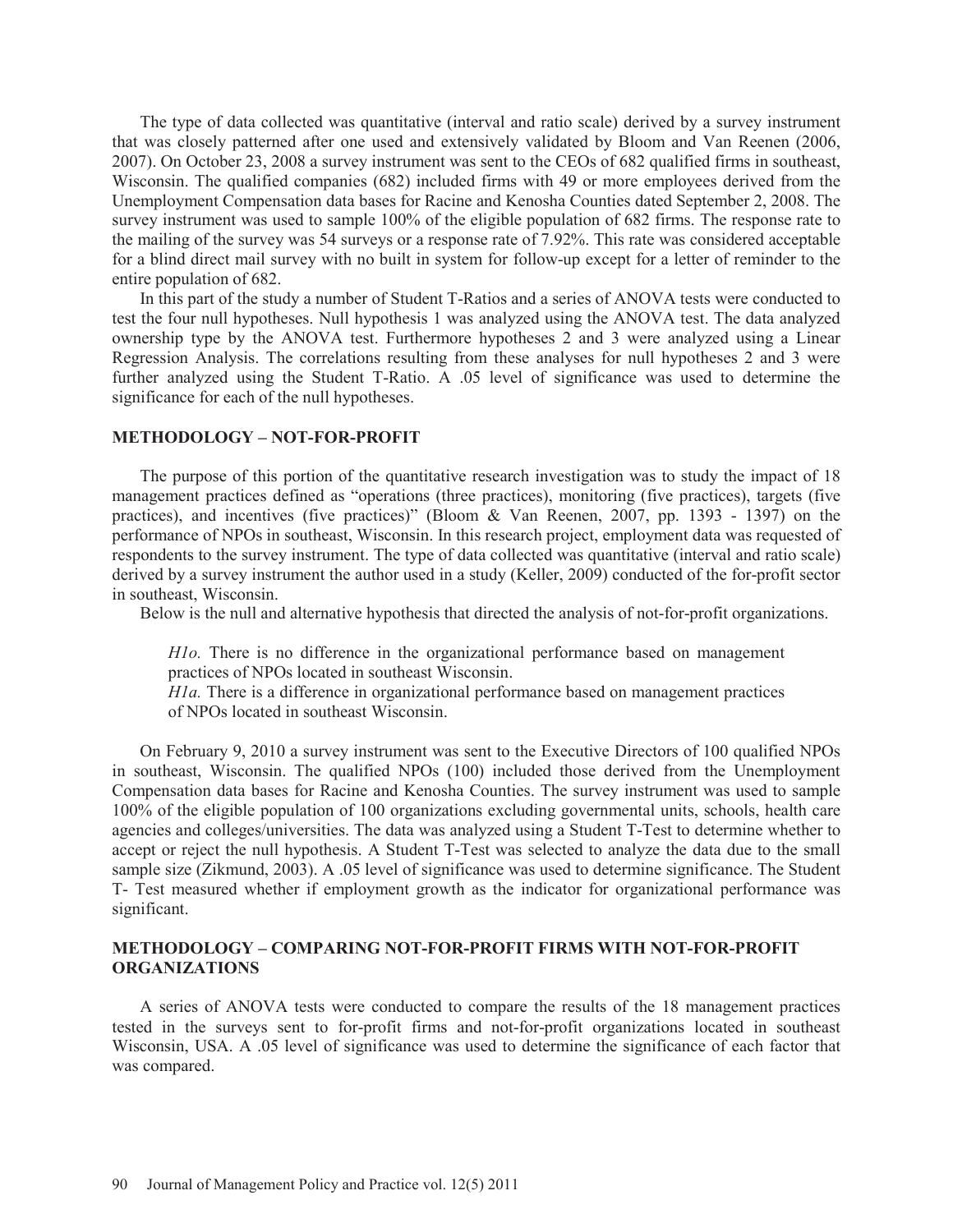#### **FINDINGS – FOR-PROFIT FIRMS**

The researcher used an ANOVA One-Way test to determine whether to accept or reject Hypothesis 1: There is no difference in the organizational performance based on management practices of NPOs located in southeast Wisconsin. With an F Value of .69 the researcher was unable to reject the Null Hypothesis (P value of .40) at the .05 level. The ANOVA One-Way Test for Hypothesis 1 indicated that for all ownership types  $(N = 53)$  the null hypothesis is accepted. However, a more thorough analysis of the data revealed that several significant correlations exist at the .05 level between economic performance and specific ownership type management practices. The analysis indicates that there is a significant difference  $(p=0.007)$  in the management practices used in family owned firms and the economic performance of these firms. Additionally with a Significance F of .01 the null hypothesis was rejected and the research hypothesis was accepted that there is a difference between the management practices and economic performance of privately owned firms. It should be noted that both family and privately owned firms were combined in this analysis because both types of firms are defined as privately owned firms.

#### **FINDINGS – NOT-FOR-PROFIT ORGANIZATIONS**

In January, 2010 a survey composed of 15 general organizational identifier questions and 18 management practices was sent to the chief executive officers of 100 qualified NPOs in southeast Wisconsin. The response rate to the mailing of the survey was 20 surveys or a response rate of 20%.

The researcher used a Student T-Test to determine whether to accept or reject the null hypothesis for NPOs in this study.

*H1o.* There is no difference in the organizational performance based on management practices of NPOs located in southeast Wisconsin.

*H1a*. There is a difference in organizational performance based on management practices of NPOs located in southeast Wisconsin.

The Student T-Test measured whether employment growth as the indicator for organizational performance of respondents' organizations was significant. The Student T-Test result was (10.26) which was strongly significant at .01 level (.0000002.85) level. This unusually small P value was sufficient to reject the Null Hypothesis and accept the Alternative Hypothesis: There is a difference in organizational performance based on management practices of NPOs located in southeast Wisconsin. In aggregate, 70% of the organizations who responded to the survey reported no change in employee count (35%) or increases of between 1% to 10% or greater (35%) in the number of employees.

#### **FINDINGS – COMPARISONS BETWEEN FOR-PROFIT AND NOT-FOR-PROFIT ENTERPRISES**

The researcher used a series of ANOVA Single Factor tests to compare the responses of for-profit firms and not-for-profit organizations to the questions regarding 18 management practices. The results indicated that statistically significant differences existed in 4 (which is 22% of the management practices) at the .10 level of significance, see Table 1. They were:

Summary for Comparison of All Management Practices – There was no statistically significant difference between the management practices of for-profit and not-for-profit entities.

Factor 1: Modern Workflow Systems – For-profit firms use better workflow systems (e.g., ISO standards, Just In Time Inventory, lean manufacturing, automation, total quality management, Six Sigma, automation, flexible manpower, support systems, attitudes and behavior) than NPOs.

Factor 6: Corporate Performance Dialogue – How Information is Used in Meetings - NPOs used information to make decisions better than for-profits.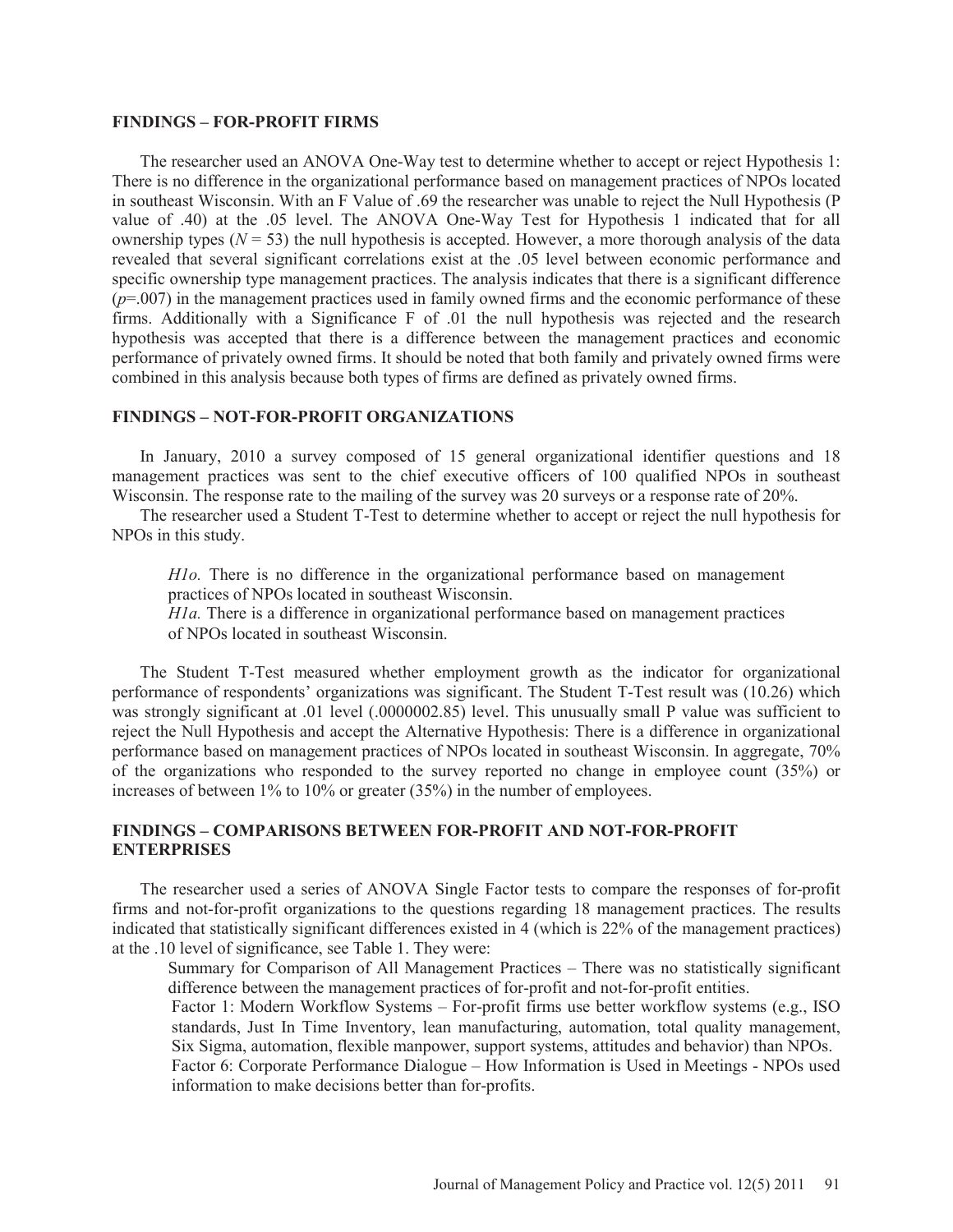Factor 14: Rewarding High Performance – For-profits were able to award performance related rewards better than NPOs.

Factor 18: Retaining Talent – For-Profit firms were able to provide compensation/benefits better than NPOs.

| <b>18 Management Practices</b>         | <b>ANOVA</b> | P-value |
|----------------------------------------|--------------|---------|
| Summary of All Data: For-Profit v. NPO | 1.86         | .176    |
| 1. Modern Workflow Systems             | 4.07         | .047    |
| 6. Corporate Performance Dialogue      | 3.31         | .074    |
| 14. Rewarding High Performance         | 3.72         | .057    |
| 18. Retaining Talent                   | 6.69         | .011    |

# **TABLE 1 COMPARISION OF 18 MANAGEMENT PRACTICES**

An evaluation of how for-profit firms and not-for-profit organizations ranked the 5 factors (financial resources, employees, management practices, materials and technology) that were vital to enterprise success was revealing. Depicted in Table 2 is the comparison  $(1 = low, 5 = high)$  of the five vital success factors.

| <b>TABLE 2</b>                               |  |  |  |
|----------------------------------------------|--|--|--|
| <b>COMPARISON OF 5 VITAL SUCCESS FACTORS</b> |  |  |  |

| <b>5 Vital Success Factors</b> | For-<br><b>Profit</b> | <b>Not-For-Profit</b> |
|--------------------------------|-----------------------|-----------------------|
| <b>Financial Resources</b>     |                       |                       |
| Employees                      |                       |                       |
| <b>Management Practices</b>    |                       |                       |
| Materials                      |                       |                       |
| Technology                     |                       |                       |

## **ANALYSIS OF FOR-PROFITS' RANKINGS**

Most respondents to Keller's 2008 survey indicated that they had adequate access to capital. The importance of financial resources receiving a relatively low grade (number 1 or low) for its significance to the firm's success may be explained by the response to Question 14 (Does the firm have access to capital?) where 93% of respondents stated they had access to capital. In essence respondents may take for granted their ability to secure adequate amounts of capital to operate their firms. Respondents may take for granted that their firm either has accumulated a sufficient amount of saved capital or have relatively easy access to it. There was agreement regarding the top two vital success factors (technology and materials). One of the reasons firms graded technology and materials as the top factors may be related to the fact that key business decisions are made at a distant corporate headquarters which delegates strategic decisions to local managers for implementation. The impact of employees on firm performance received a mixed response from respondents to the study's survey. Of the respondents ranking employees as vital to the success of their firms, 55% ranked it high (3-5) while a slightly lower number 47% considered employees as being a low success factor for their firms' success. Clearly, the role that employees play in the performance of firms in southeast Wisconsin is somewhat split due to the difference in firm ownership. The final vital success factor that was ranked was technology. Of the respondents ranking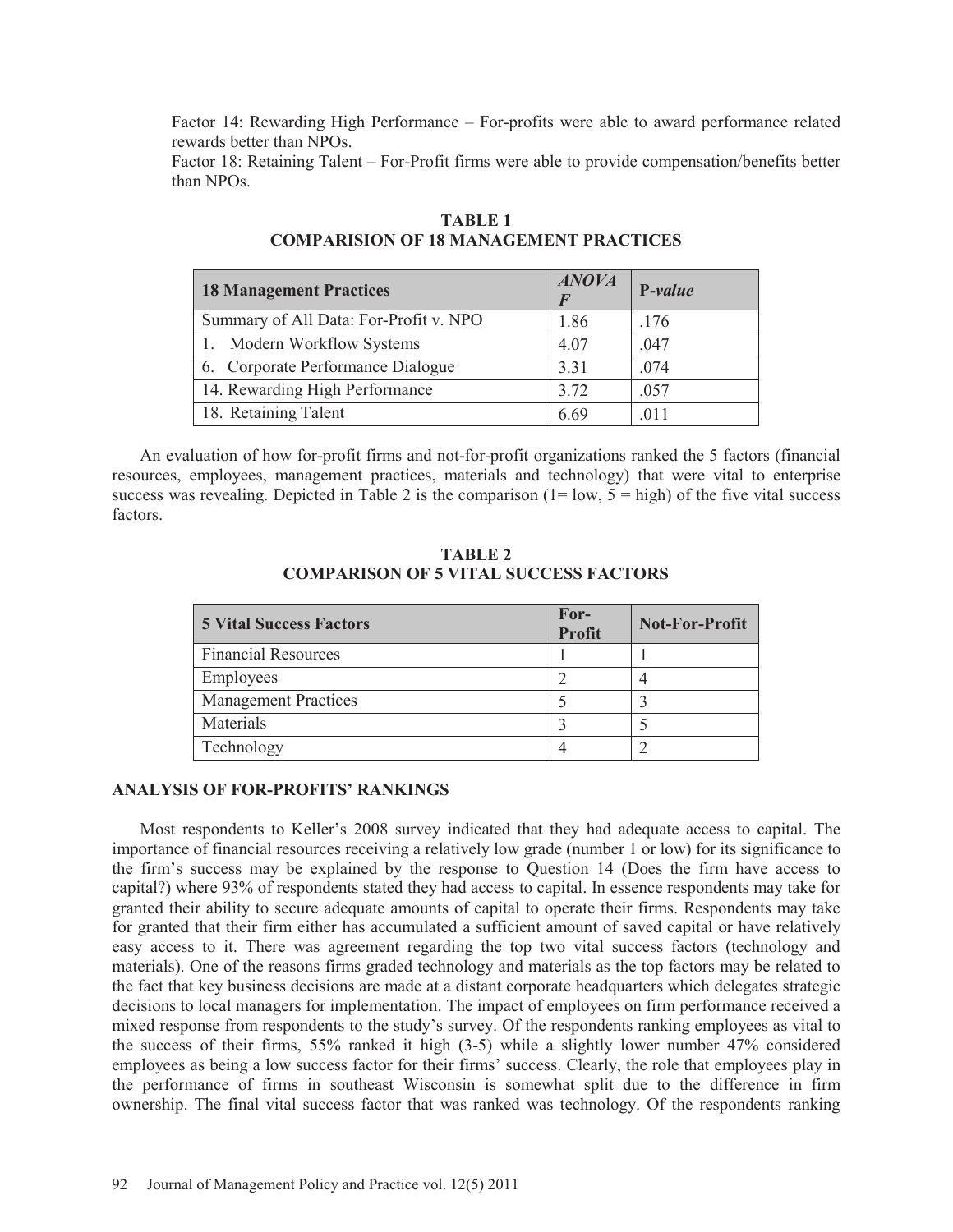technology as vital to the success of their firms, 77% ranked technology high (3-4-5) while 23% considered technology low. Respondents' rankings of the importance of materials and technology to their firms' success was quite high indicating that most firms desire to stay abreast of tools and techniques that will keep their firms efficient and productive. Management practices, the independent variable in this study, was selected by for-profit firms as the most vital factor to their enterprises' success. This high ranking was revealing. Four of the five vital success factors (sans management practices) are the fundamental components that economists use to assess the performance of a firm. The respondents to the 2008 survey affirmed Greenwald, Bloom and Van Reenan's thesis that management choices (the effect of management) are measureable and can be directly linked to the economic performance of a company.

#### **ANALYSIS OF NOT-FOR-PROFITS' RANKINGS**

At first glance, the not-for-profit respondents' ranking of the success factors was somewhat surprising considering the missions of NPO. One explanation for the curious ordering of materials being the most important success factor may reflect the diversity of organizations in the survey sample (from an adult literacy group to a municipal zoo) and a growing trend in NPO agencies, social entrepreneurship. Many NPOs are attempting to generate earned revenue via creation of products/services that provide a new revenue stream to diversify away from dependence on contributions, funding from United Way type funding agencies and fees for services which oftentimes do not fully recover the services' costs. The ranking of management practices by respondents as the third most vital success factor is curious given the strongly significant correlation of management practices and organizational performance. One explanation for this ranking may be an increasing managerial skill level and sophistication of not-forprofit corporate leadership. This phenomenon may be a result of the inclusion of talented for-profit leaders serving on the boards of directors of NPOs and the growing trend of NPO executives securing management degrees and ongoing training.

#### **IMPLICATIONS**

This research study sought to determine if there are significant differences between the management practices and enterprise performance between for-profit firms and NPOs located in southeast Wisconsin. It was found that on the whole there was no statistically significant difference between the management practices and firm performance among the for-profit population, with the exception of one key ownership group (family and privately owned firms). Additionally, it was found that for-profit firms ranked management practices as the top corporate vital success factor.

A review of the data for not-for-profit organizations showed that management practices were correlated to organizational performance. Despite the strongly significant statistical correlation between management practices and organizational performance, NPO respondents did not rank management practices as the number one success factor for their agencies. As mentioned previously, this disparity may represent a growing trend in the evolution of the management practices of NPOs.

Both components of this study were conducted while the American economy was in the worst part of recession of 2008-2010. While some for-profit firms added employees, most were decreasing head counts. NPOs also reported mixed results in terms of significant declines in revenue derived from operations; however what greatly stabilized their operations was the increase in donations.

In the final analysis, this study needs to be repeated on a semi-annual basis to achieve two important results; generating a larger number of responses and creating a base line to compare and improve the robustness of the research design and the practical use of the results. As noted several times, the requirement to generate "numbers" that demonstrate the quality of an enterprise has taken a life onto itself in both the for-profit and not-for-profit sectors. Management practices are frequently considered "soft skills" and therefore not a reliable, countable and important "asset." It is refreshing to discover that the NPO sector and family and privately held corporations in this study demonstrated that management practices have a "hard impact" on the bottom line.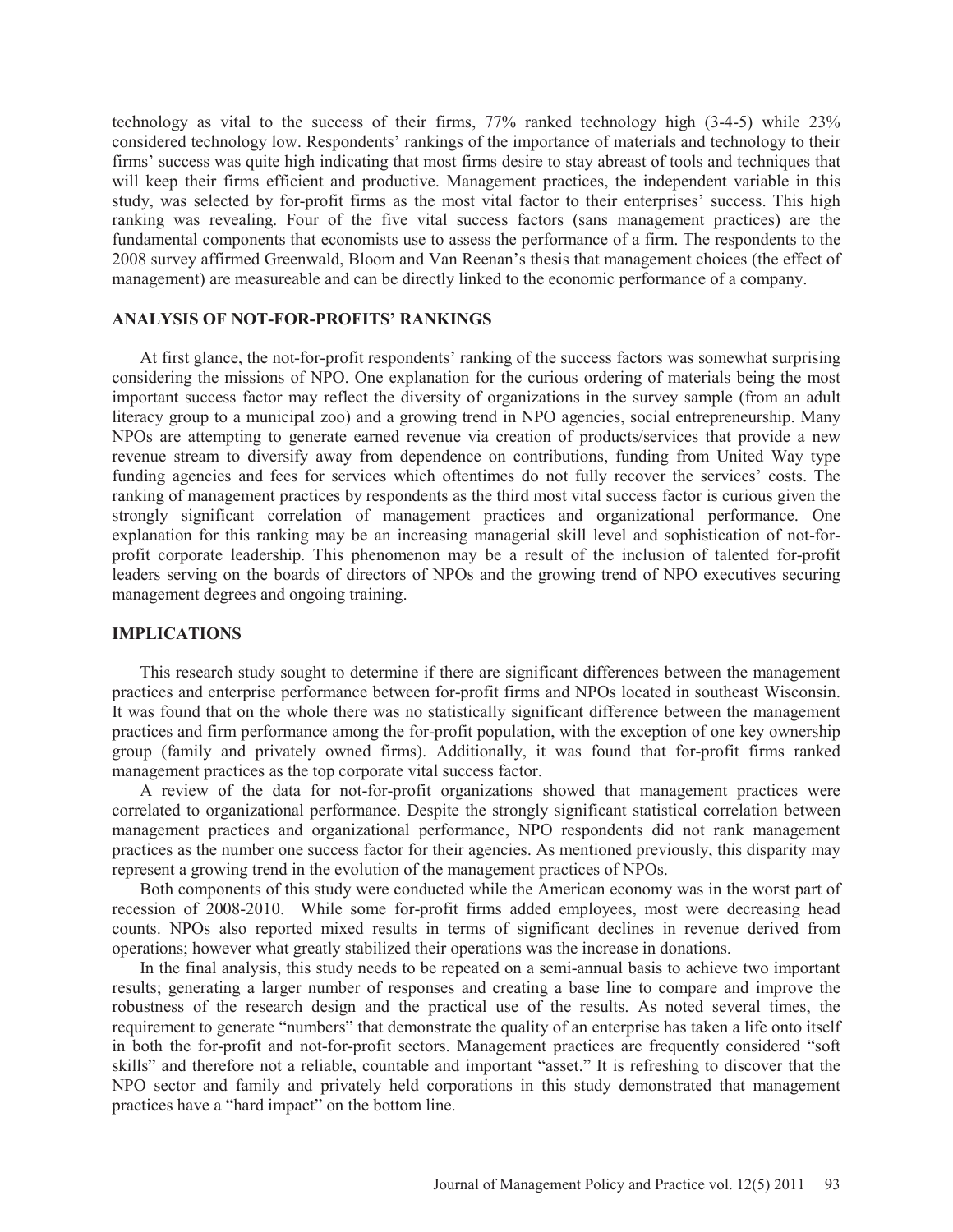### **REFERENCES**

Bloom, N. & Van Reenen, J. (2006). Measuring and explaining management practices across firms and countries. Retrieved from http: cep.lse.ac.uk/textonly/people/bloom/papers/BloomVanReenen2.pdf

Bloom, N. & Van Reenen, J., Dorgan, S., Dowdy, J. (2007). Management practice and productivity: Why they matter, *Management Matters,* McKinsey & Company and the Centre for Economic Research.

Bloom, N.& Van Reenen, J. (2007). Measuring and explaining management practices across firms and countries. *Quarterly Journal of Economics,* 122 (4), 1351-1408.

Buckmaster, N. (1999). Benchmarking as a learning tool in voluntary non-profit organizations. An exploratory study. *Public Management (1461667X)*, *1*( 4), 603-616.

Deming, W.E. (1986). *Out of the crisis: quality, productivity, and competitive position.* New York: Cambridge University Press.

Drucker, P. (1990). *Managing the non-profit organization; practices and principles.* New York, NY: HarperCollins.

Field, C. (2009). Performance management. *Financial Management (14719185)*, 40-41.

Folan, P., Browne, J., & Jagdev, H. (2007). Performance: Its meaning and content for today's business research. *Computers in Industry*, 58 (7), 605-620.

Furnham, A. (2005). The psychology of behaviour at work. London: Psychology Press.

Greenwald, B. (2004). The good life: How managers made the modern world, *Hermes*, Retrieved from http://www2.gsb.columbia.edu/hermes/winter2004/article\_greenwald.cfm

Herman, R., & Renz, D. (2004). Doing things right: Effectiveness in local nonprofit organizations, a panel study. *Public Administration Review*, 64 (6), 694-704.

Herman, R., & Renz, D. (2008). Advancing nonprofit organizational effectiveness research and theory: Nine theses. *Nonprofit Management & Leadership*, 18, (4), 399-415.

Hubbard, G. (2006). The productivity riddle. *Strategy and Business, 45*, 28-33.

IRS. (2010). *Publication 557, 3., Section 501(c)(3) Organizations*. Retrieved from http://www.irs.gov/publications/p557/ch03.html#d0e3190

Kaplan, R. (2001). Strategic performance measurement and management in nonprofit organizations. *Nonprofit Management & Leadership*, 11(3), 354.

Keller, G., (2009). Do management practices affect the economic performance of firms located in southeast Wisconsin, USA? *International Review of Business Research Papers*, 5 (6), 79-89.

Lewis, D. (2003). Theorizing the organization and management of non-governmental development organizations. *Public Management Review*, 5 (3), 325-344.